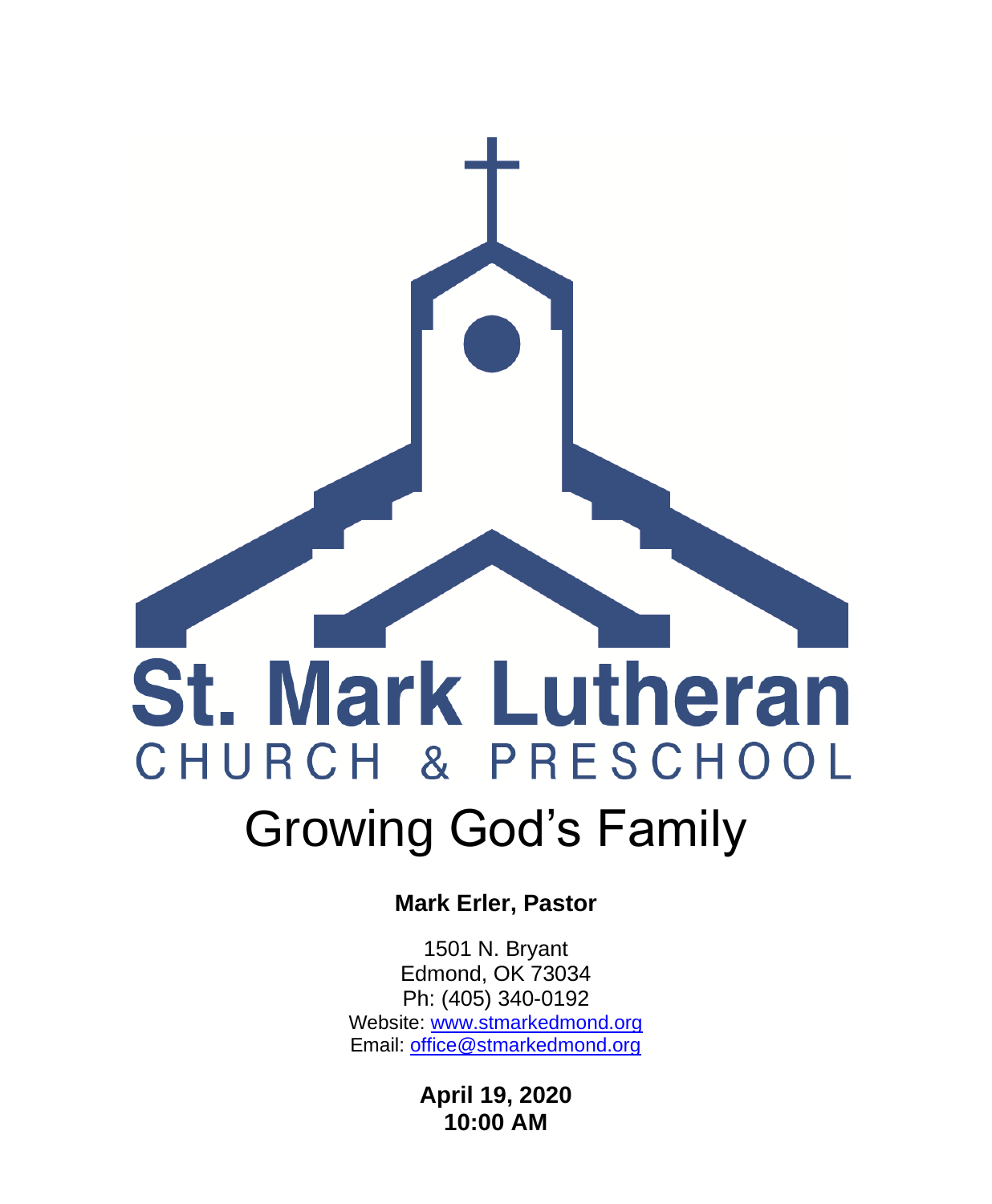# **Second Sunday of Easter**

#### **WE GIVE A WARM WELCOME TO THE VISITORS AND GUESTS AMONG US. WE PRAY THAT TODAY'S SERVICE IS A BLESSING TO YOU. PLEASE COME AGAIN!**

The **ALTAR FLOWERS** are given to the glory of God.

**INVITATION TO THE LORD'S SUPPER:** We are celebrating the Sacrament of the Altar today. This is The Lord's Table. As a church and body of Christians we believe this:

We will be receiving the true body and blood of Jesus Christ, in, with and under, the bread and wine.

When we receive Jesus' true body and blood, we receive the forgiveness of sins.

By communing together with our Lord and one another, we express a common belief that Jesus is in truth the Son of God, and our Savior; He is present in this Sacrament in a very real way; that Christ's sacrificial death assures us of complete forgiveness of our sins; and that God is strengthening us in this Sacrament to live a life that honors God.

If you share all these convictions, then you are welcome to come and celebrate the blessings of our Altar today. Please note that cups at the center of each tray are "non-alcoholic" wine for those who prefer such for medicinal and personal reasons. Pastor Erler is available before service if you have any questions.

A **NURSERY** with an attendant is available during worship service. You are welcome to use this service. Ask an usher for directions.

#### **PRAYERS FOR WORSHIP**

#### **BEFORE WORSHIP**

O Lord, my creator, redeemer, and comforter, as I come to worship You in spirit and in truth, I humbly pray that You would open my heart to the preaching of Your Word so that I may repent of my sins, believe in Jesus Christ as my only Savior, and grow in grace and holiness. Hear me for the sake of His name. Amen.

#### **BEFORE COMMUNING**

Dear Savior, at Your gracious invitation I come to Your table to eat and drink Your holy body and blood. Let me find favor in Your eyes to receive this holy Sacrament in faith for the salvation of my soul and to the glory of Your holy name; for You live and reign with the Father and the Holy Spirit, one God, now and forever. Amen.

#### **THANKSGIVING AFTER RECEIVING THE SACRAMENT**

Almighty and everlasting God, I thank and praise You for feeding me the life-giving body and blood of Your Beloved Son, Jesus Christ. Send Your Holy Spirit that, having with my mouth received the holy Sacrament, I may by faith obtain and eternally enjoy Your divine grace, the forgiveness of sins, unity with Christ, and life eternal; through Jesus Christ, my Lord. Amen.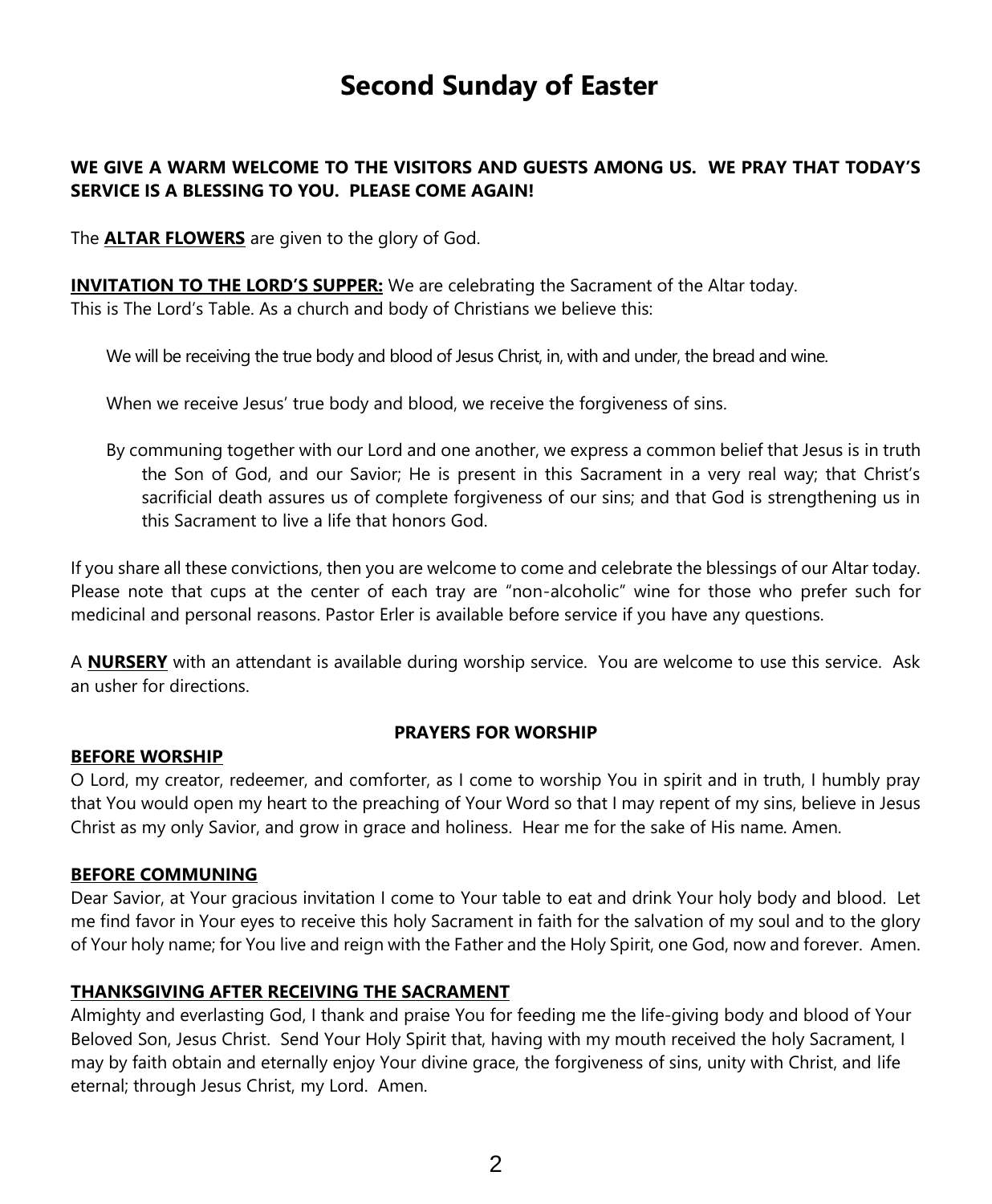#### **Confession and Absolution**

*(Confession and Absolution-We confess our various sins and then the minister announces the forgiveness of sins that we have in Christ. Comes from 1 John 1:8-9, "If we claim to be without sin, we deceive ourselves and the truth is not in us. If we confess our sins, he is faithful and just and will forgive us our sins and purify us from all unrighteousness."*

#### **480 He's Risen, He's Risen** *LSB 480* 1 He's He's ris en. ris en. Christ Je sus. the Lord: 2 The foe was  $\overline{m}$  um - phant when on Cal - va  $-<sub>ry</sub>$ 3 But short their  $Sav - ior$ was  $tri$  - umph; the  $a - rose$ , 4 O. where is your sting, death? We fear you  $no$ more; 5 Then sing raise your glad voice; your ho - san - nas and He  $\overline{O}$ pened death's pris - on, the in - car nate. true Word. The Lord of  $cre - a - tion$ was nailed to the tree. van - quished, His And death. hell. and  $Sa$  -  $tan$ He foes. Christ rose. and now  $o - pen$ is fair  $E - den's door$ . Pro  $\overline{\phantom{a}}$ claim the blest  $tid - ings$ that all re - joice. may Break forth. heav hosts of en. in iu bi - lant song  $Sa -$ In tan's do - main did the hosts shout and jeer, The  $con$ quer - ing Lord lifts His ban ner high;  $\sim$ on For **His** blood does all our  $trans - gres$ sions  $a$ tone: hon - or, the Lamb that slain: Laud. and praise to was And earth. sea. and moun - tain their prais  $\overline{\phantom{a}}$ es  $pro - long.$ For  $Je$ sus was slain. whom the e vil ones fear. He lives. He lives, and will er - more die. yes, nev Re - deemed and for -  $g$ iv His  $\sim$ en, we now are own. With Fa ther He shall  $\sim$ and Spir  $\Box$ it ev er reign.

© 1941 Concordia Publishing House. Used by permission: LSB Hymn License .NET, no. 100010132. Public domain

## *Please stand*

**P** In the name of the Father and of the  $\pm$  Son and of the Holy Spirit.

C **Amen.**

- $\overline{P}$  If we say we have no sin, we deceive ourselves, and the truth is not in us.
- C **But if we confess our sins, God, who is faithful and just, will forgive our sins and cleanse us from all unrighteousness.**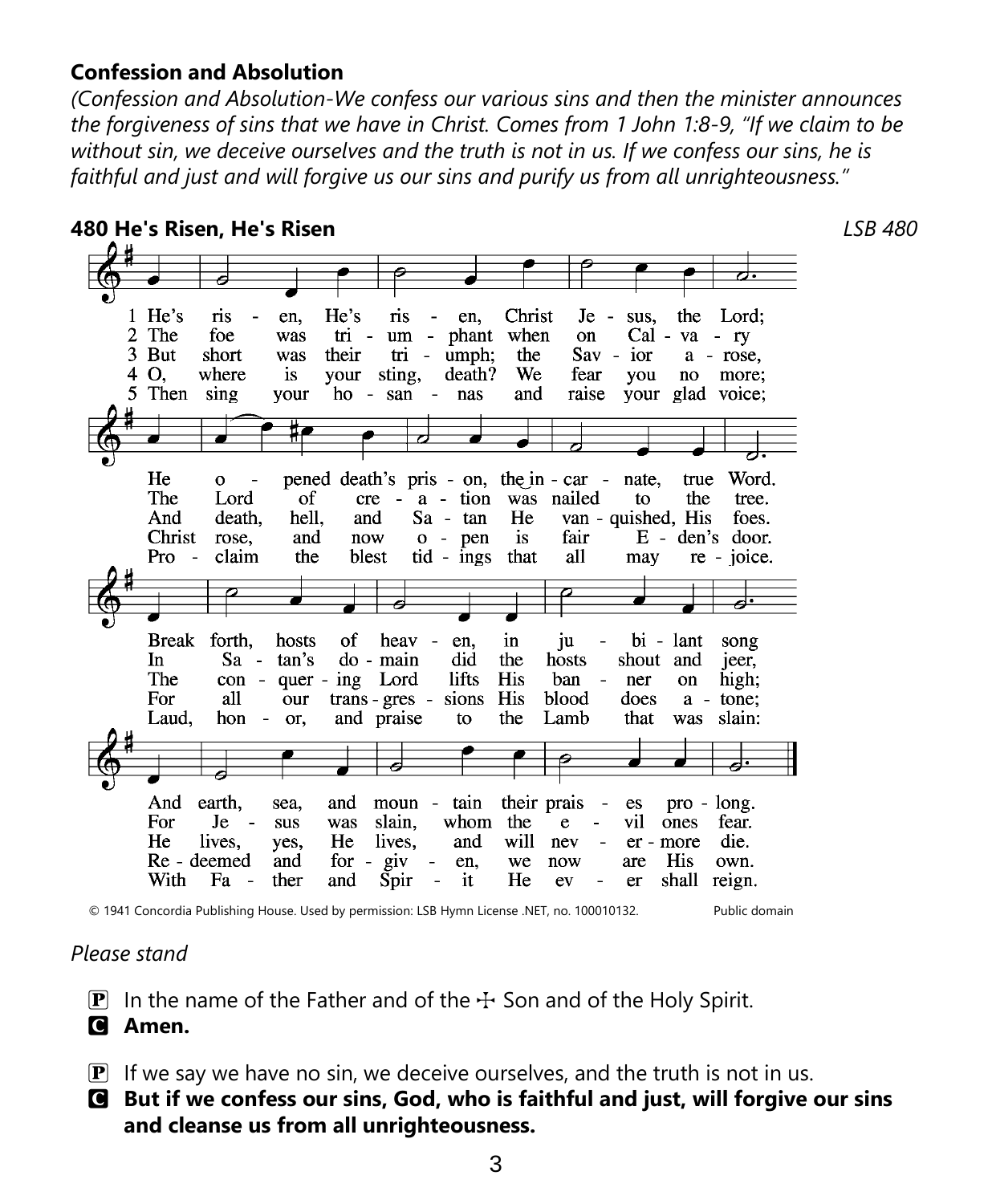- $\mathbf{P}$  Let us then confess our sins to God our Father.
- C **Most merciful God, we confess that we are by nature sinful and unclean. We have sinned against You in thought, word, and deed, by what we have done and by what we have left undone. We have not loved You with our whole heart; we have not loved our neighbors as ourselves. We justly deserve Your present and eternal punishment. For the sake of Your Son, Jesus Christ, have mercy on us. Forgive us, renew us, and lead us, so that we may delight in Your will and walk in Your ways to the glory of Your holy name. Amen.**
- $\mathbf{P}$  Almighty God in His mercy has given His Son to die for you and for His sake forgives you all your sins. As a called and ordained servant of Christ, and by His authority, I therefore forgive you all your sins in the name of the Father and of the  $+$  Son and of the Holy Spirit.

C **Amen.**

## **Service of the Word**

*(Introit-is Latin for "entrance", this is where the minister moves up to the altar. The words for the Introit come from the Psalms.)*

#### **Introit**

Like newborn infants, long for the pure spiritual milk, that by it you may grow up to salvation—

**if indeed you have tasted that the Lord is good.**

Oh give thanks to the LORD; call upon his name;

**make known his deeds among the peoples!**

Sing to him, sing praises to him;

**tell of all his wondrous works!**

Glory in his holy name;

**let the hearts of those who seek the LORD rejoice!**

Seek the LORD and his strength;

**seek his presence continually!**

Remember the wondrous works that he has done,

**his miracles, and the judgments he uttered.**

He remembers his covenant forever,

**the word that he commanded, for a thousand generations.**

# **Glory be to the Father and to the Son**

**and to the Holy Spirit;**

**as it was in the beginning,**

**is now, and will be forever. Amen.**

Like newborn infants, long for the pure spiritual milk, that by it you may grow up to salvation—

**if indeed you have tasted that the Lord is good.**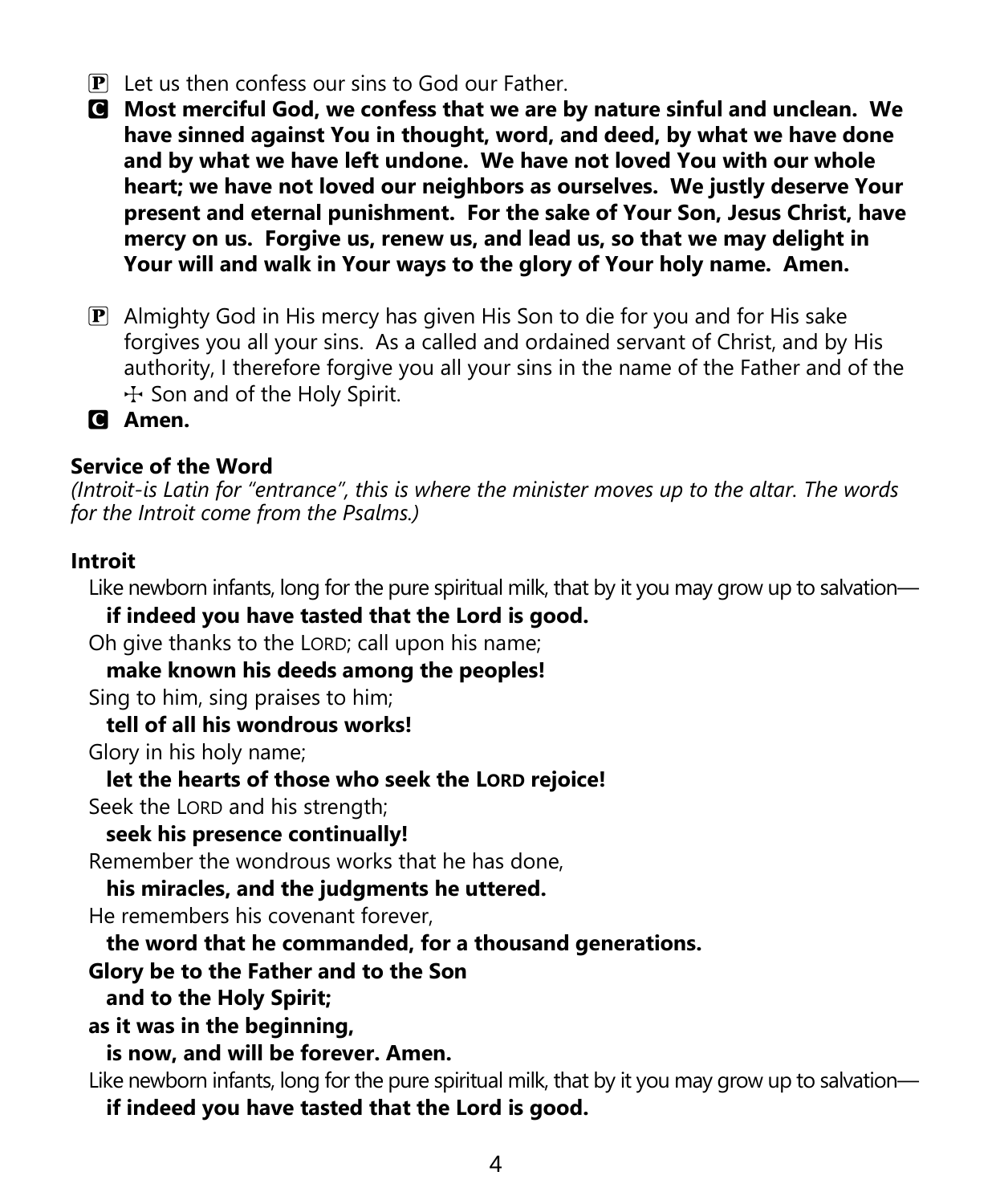

*(Hymn of Praise-also called the Gloria in Excelsis, or "Glory to God in the Highest." This comes from the words that the angels sang outside of Bethlehem from Luke 2:13-14 "Suddenly a great company of heavenly host appeared with the angel, praising God and saying "Glory to God in the highest and on earth peace to men on whom his favor rests.)*

**Gloria in Excelsis** *LSB 204*  $Q_1$  To God on high be glo - ry And peace to the earth; all  $2T<sub>0</sub>$ You, O sole-be - got - ten, The Fa-ther's Son, we pray; 3 For You a-lone are ho -  $ly$ ; You on -  $ly$ are the Lord. Good-will from God in heav - en Pro-claimed at Je-sus' birth!  $\Omega$ Lamb of God, our Sav - ior, You take our sins a - way. For - ev - er and for - ev - er, Be wor-shiped and a - dored; We praise and bless You, Fa - ther; Your ho - ly name, we  $\sin g$  us, Je - sus; Re - ceive our heart - felt Have mer - cv on crv. You with the Ho - ly Spir - it A - lone are Lord Most High, Our thanks for Your great glo - ry, Lord God, our heav'n-ly King. Where You in pow'r are seat-ed At God's right hand on high-In God the Fa-ther's glo-ry. "A-men!" our glad re - ply.

*(Salutation and Collect-Before the collect, or prayer of the day, a salutation or a wish of blessing is shared between the Pastor and congregation. 2 Timothy 4:22 "The Lord be with your spirit. Grace be with you." The collects are a collection of prayers that have been used by the church throughout the years.)*

#### **Salutation and Collect of the Day**

- $\mathbf{P}$  The Lord be with you.
- C **And also with you.**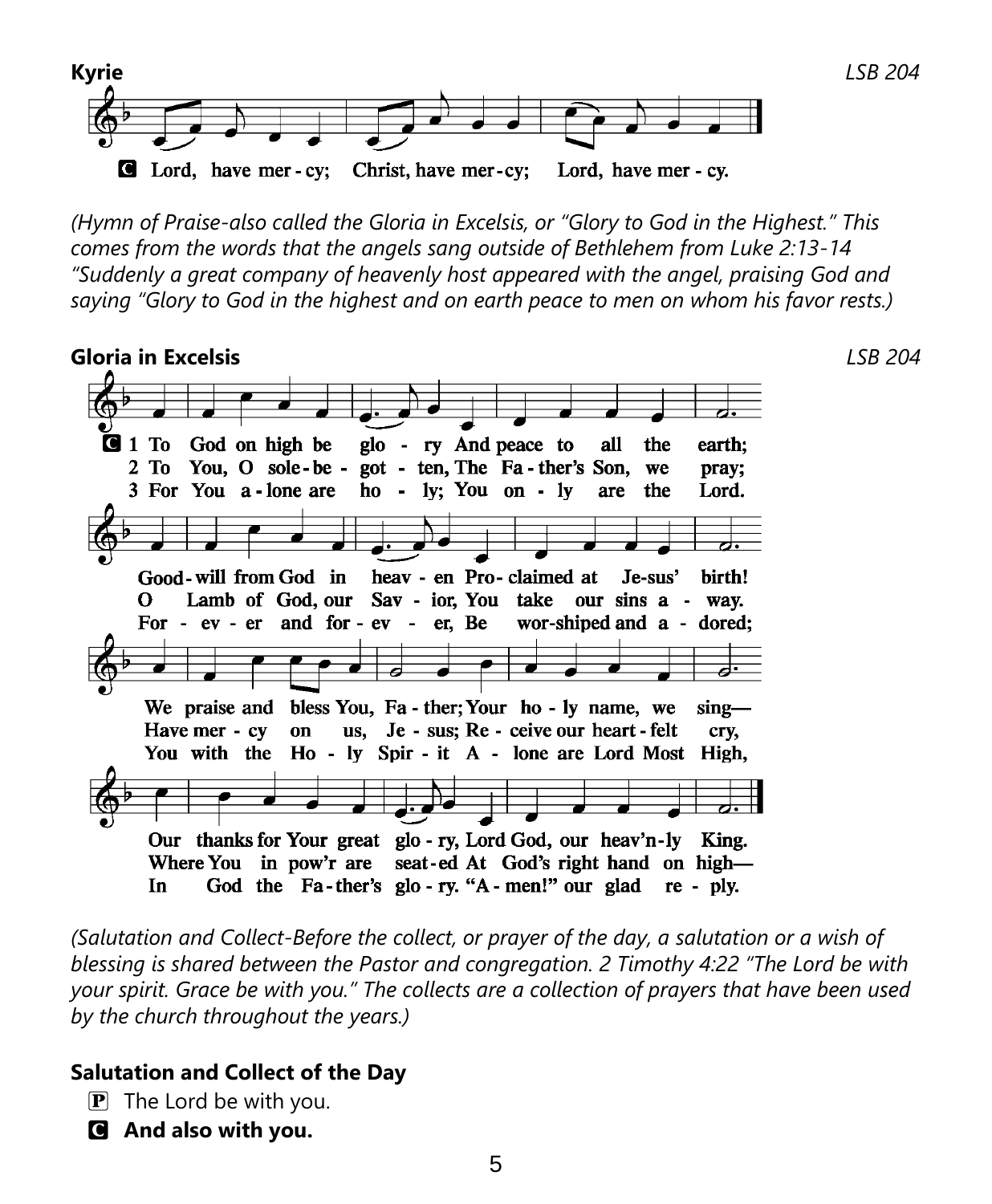# $\mathbf{P}$  Let us pray.

Almighty God, grant that we who have celebrated the Lord's resurrection may by Your grace confess in our life and conversation that Jesus is Lord and God; through the same Jesus Christ, Your Son, who lives and reigns with You and the Holy Spirit, one God, now and forever.

C **Amen.**

*Please be seated*

## **Old Testament Reading Acts 5:29–42 Acts 5:29–42**

<sup>29</sup>But Peter and the apostles answered, "We must obey God rather than men.  $30$ The God of our fathers raised Jesus, whom you killed by hanging him on a tree. <sup>31</sup>God exalted him at his right hand as Leader and Savior, to give repentance to Israel and forgiveness of sins. <sup>32</sup>And we are witnesses to these things, and so is the Holy Spirit, whom God has given to those who obey him."

 $33$ When they heard this, they were enraged and wanted to kill them.  $34$ But a Pharisee in the council named Gamaliel, a teacher of the law held in honor by all the people, stood up and gave orders to put the men outside for a little while.  $35$  And he said to them, "Men of Israel, take care what you are about to do with these men.  $36$  For before these days Theudas rose up, claiming to be somebody, and a number of men, about four hundred, joined him. He was killed, and all who followed him were dispersed and came to nothing. <sup>37</sup>After him Judas the Galilean rose up in the days of the census and drew away some of the people after him. He too perished, and all who followed him were scattered. <sup>38</sup>So in the present case I tell you, keep away from these men and let them alone, for if this plan or this undertaking is of man, it will fail; <sup>39</sup>but if it is of God, you will not be able to overthrow them. You might even be found opposing God!" So they took his advice,  $40$  and when they had called in the apostles, they beat them and charged them not to speak in the name of Jesus, and let them go. <sup>41</sup>Then they left the presence of the council, rejoicing that they were counted worthy to suffer dishonor for the name.  $42$ And every day, in the temple and from house to house, they did not cease teaching and preaching Jesus as the Christ.

A This is the Word of the Lord.

C **Thanks be to God.**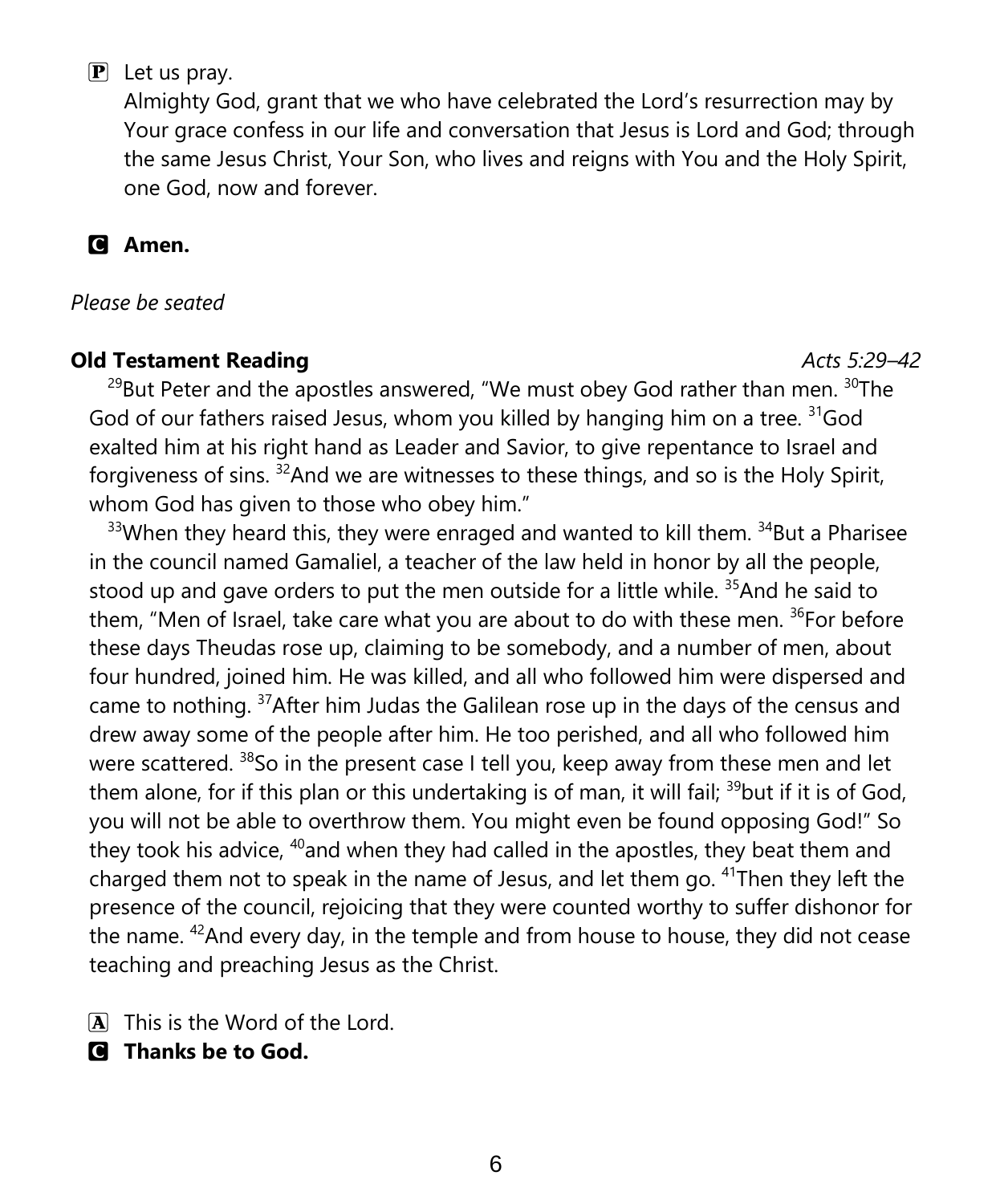# **Gradual**

Christ has risen from the dead.

**[God the Father] has crowned him with glory and honor,**

He has given him dominion over the works of his hands;

**he has put all things under his feet.**

**Epistle** *1 Peter 1:3–9*

<sup>3</sup>Blessed be the God and Father of our Lord Jesus Christ! According to his great mercy, he has caused us to be born again to a living hope through the resurrection of Jesus Christ from the dead, <sup>4</sup>to an inheritance that is imperishable, undefiled, and unfading, kept in heaven for you,  $5$ who by God's power are being guarded through faith for a salvation ready to be revealed in the last time. <sup>6</sup>In this you rejoice, though now for a little while, if necessary, you have been grieved by various trials,  $\frac{7}{5}$  that the tested genuineness of your faith—more precious than gold that perishes though it is tested by fire—may be found to result in praise and glory and honor at the revelation of Jesus Christ. <sup>8</sup>Though you have not seen him, you love him. Though you do not now see him, you believe in him and rejoice with joy that is inexpressible and filled with glory, <sup>9</sup>obtaining the outcome of your faith, the salvation of your souls.

- A This is the Word of the Lord.
- C **Thanks be to God.**

*Please stand*

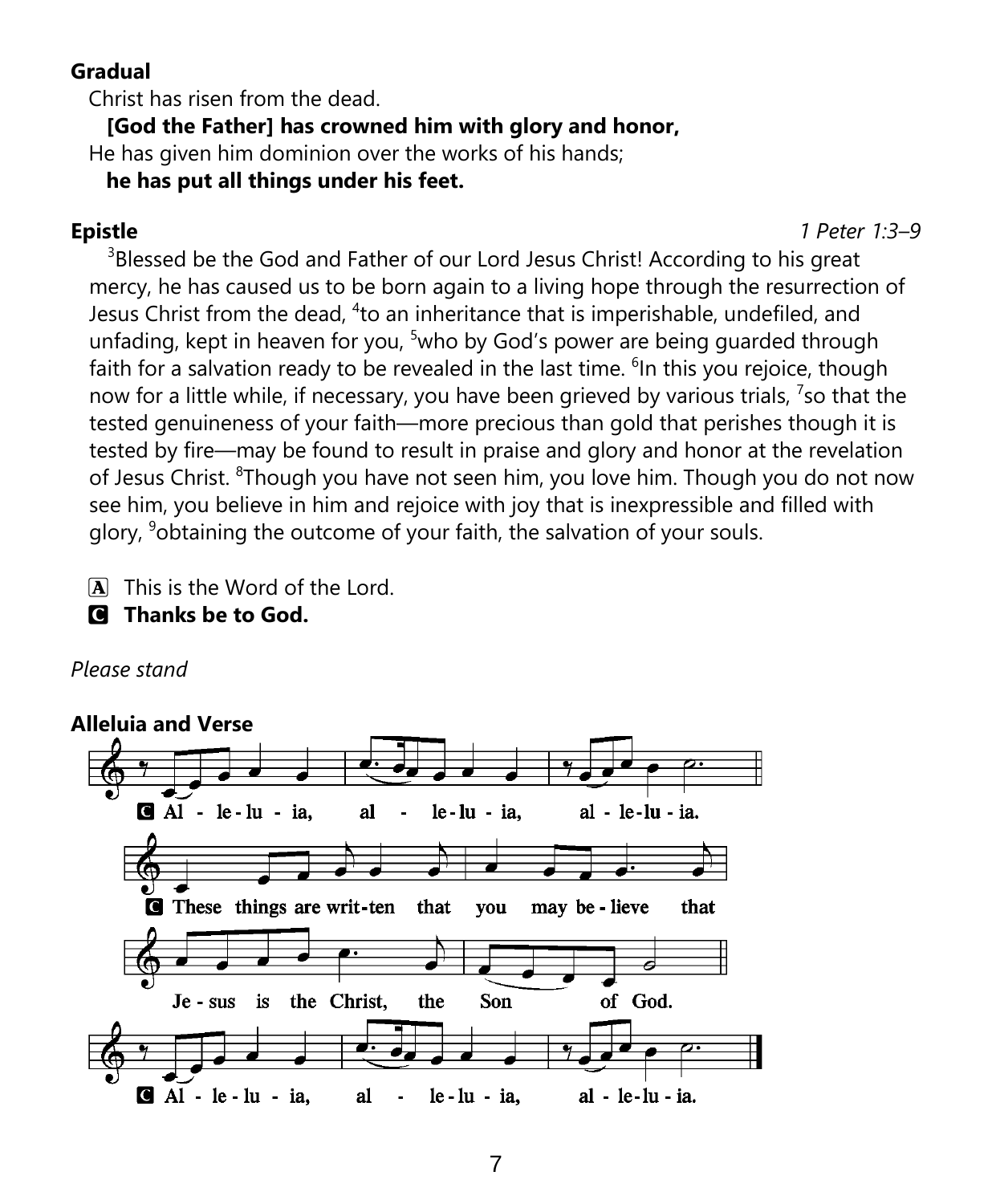$\mathbf{P}$  The Holy Gospel according to St. John, the twentieth chapter.

**G** Glory to You, O Lord.

 $19$ On the evening of that day, the first day of the week, the doors being locked where the disciples were for fear of the Jews, Jesus came and stood among them and said to them, "Peace be with you."  $20$ When he had said this, he showed them his hands and his side. Then the disciples were glad when they saw the Lord. <sup>21</sup> Jesus said to them again, "Peace be with you. As the Father has sent me, even so I am sending you."  $^{22}$ And when he had said this, he breathed on them and said to them, "Receive the Holy Spirit.<sup>23</sup>If you forgive the sins of anyone, they are forgiven; if you withhold forgiveness from anyone, it is withheld."

 $24$ Now Thomas, one of the Twelve, called the Twin, was not with them when Jesus came. <sup>25</sup>So the other disciples told him, "We have seen the Lord." But he said to them, "Unless I see in his hands the mark of the nails, and place my finger into the mark of the nails, and place my hand into his side, I will never believe."

 $^{26}$ Eight days later, his disciples were inside again, and Thomas was with them. Although the doors were locked, Jesus came and stood among them and said, "Peace be with you." <sup>27</sup>Then he said to Thomas, "Put your finger here, and see my hands; and put out your hand, and place it in my side. Do not disbelieve, but believe." <sup>28</sup>Thomas answered him, "My Lord and my God!" <sup>29</sup> Jesus said to him, "Have you believed because you have seen me? Blessed are those who have not seen and yet have believed."

 $30$ Now Jesus did many other signs in the presence of the disciples, which are not written in this book;  $31$  but these are written so that you may believe that Jesus is the Christ, the Son of God, and that by believing you may have life in his name.

 $\mathbf{P}$  This is the Gospel of the Lord.

C **Praise to You, O Christ.**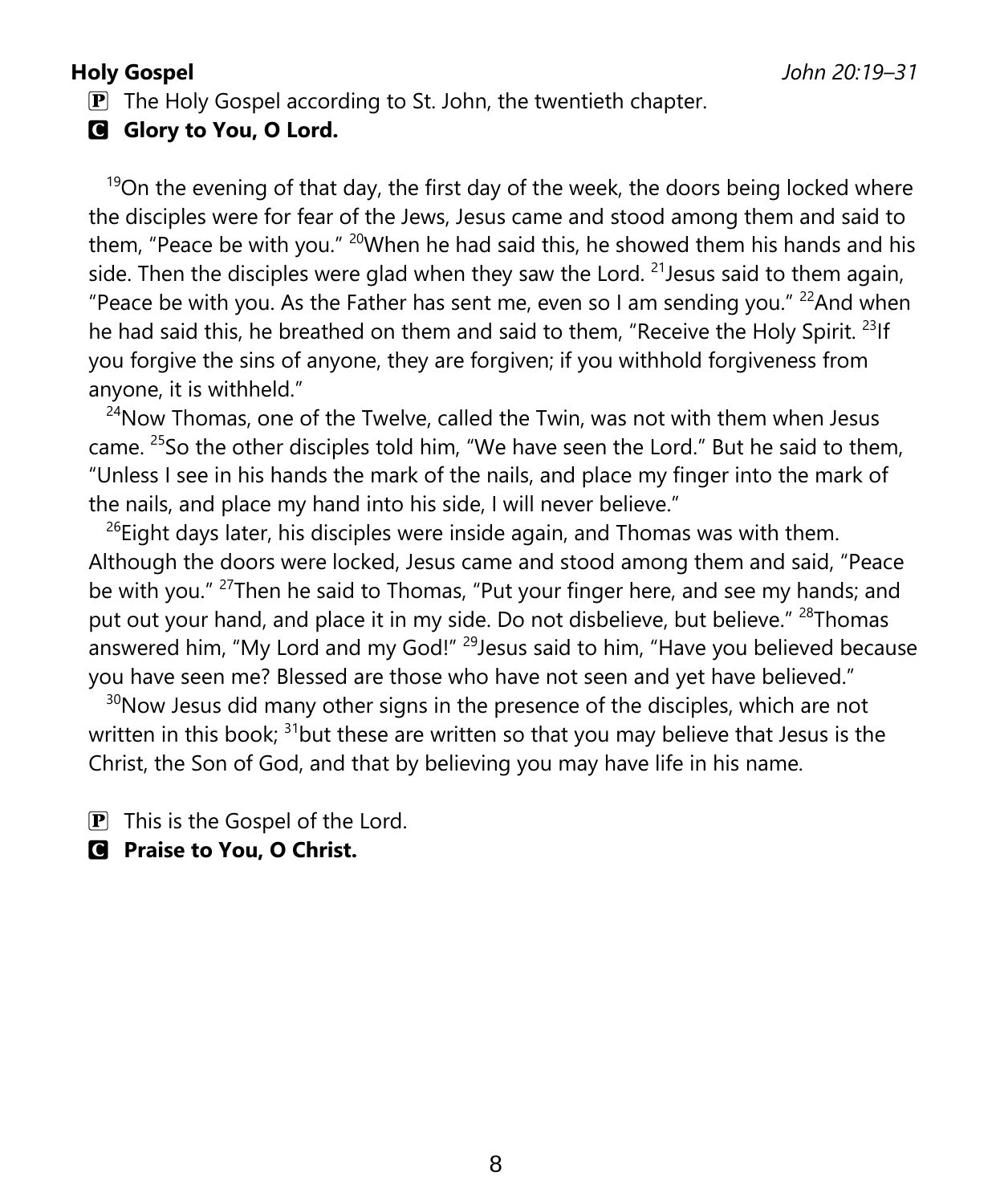**Apostles' Creed**

C **I believe in God, the Father Almighty, maker of heaven and earth.**

**And in Jesus Christ, His only Son, our Lord, who was conceived by the Holy Spirit, born of the virgin Mary, suffered under Pontius Pilate, was crucified, died and was buried. He descended into hell. The third day He rose again from the dead. He ascended into heaven and sits at the right hand of God the Father Almighty. From thence He will come to judge the living and the dead.**

**I believe in the Holy Spirit, the holy Christian Church, the communion of saints, the forgiveness of sins, the resurrection of the body,** and the life  $\div$  everlasting. Amen.

*Please be seated*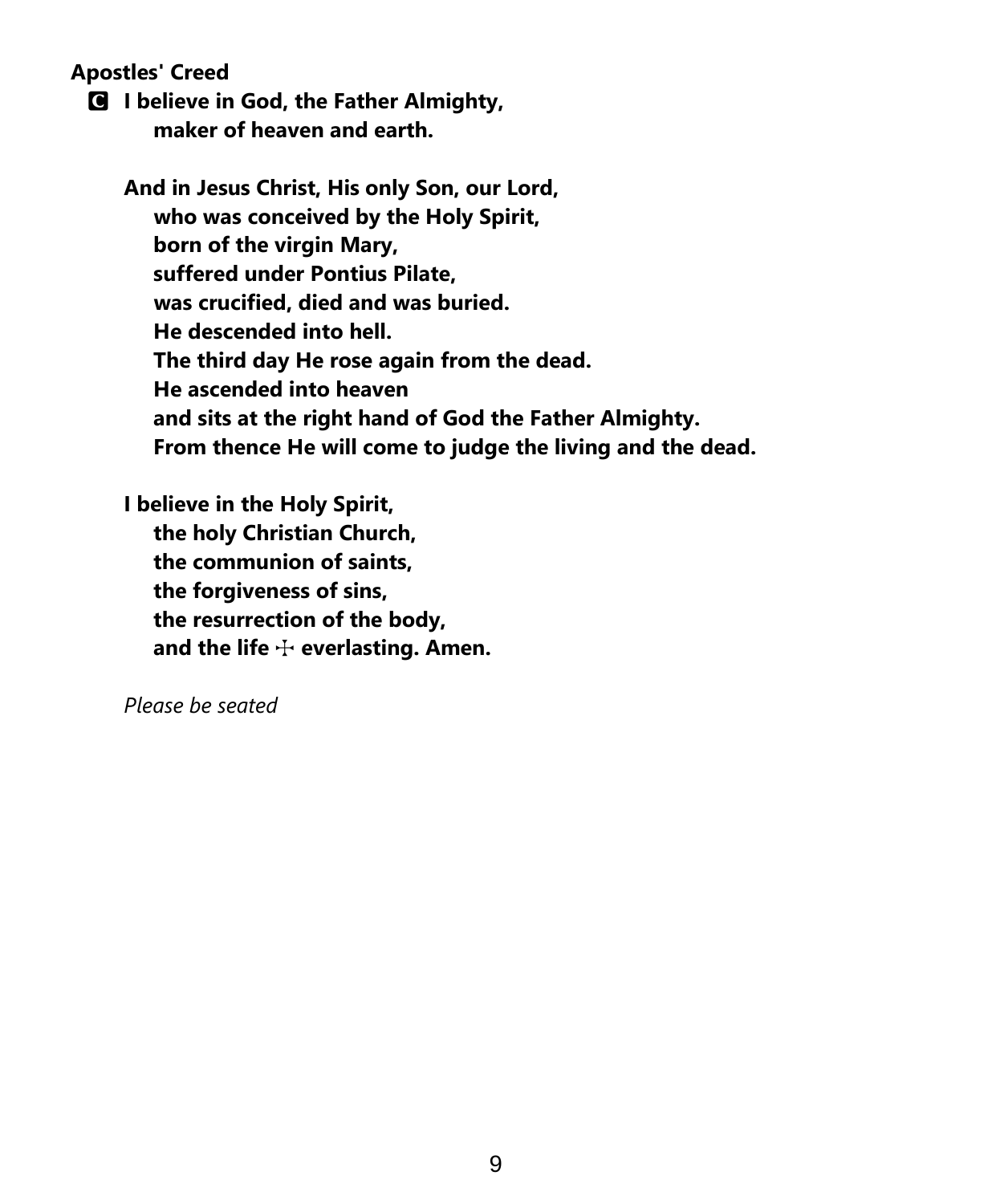**470 O Sons and Daughters of the King** *LSB 470*

 $1<sub>0</sub>$ of King. Whom sons and daugh - ters the heav'n  $-$  ly 2 That Eas - ter morn, at break of day, The faith - ful  $3 \text{ An}$ an - gel clad white Who sits in they see, and 4 That night the a - pos tles met in fear; A mong them 5 When Thom - as first the tid ings heard That they had in  $g$ lo - ry To - day the grave has lost its sting! hosts sing, wom - en went their seek the tomb where Je - sus way To lay. three, "Your Lord will speaks un - to the  $g_{O}$ to Gal i  $lee.$ " dear And be with you here." came their mas - ter said, "My peace seen the  $ris - en$ Lord, He doubt-ed the  $dis - ci$ -ples' word.  $Al - le - lu - ia$ ,  $al - le - lu - ia$ , al - le - lu - ia!  $al - le - lu - ia!$  $Al - le - lu - ia$ .  $al - le - lu - ia$ ,  $Al - le - lu - ia$ .  $al - le - lu - ia$ ,  $al - le - lu - ia!$  $Al - le - lu - ia,$  $al - le - lu - ia,$  $al - le - lu - ia!$  $Al - le - lu - ia$ ,  $al - le - lu - ia$ ,  $al - le - lu - ia!$ 

- 6 "My pierced side, O Thomas, see, And look upon My hands, My feet; Not faithless but believing be." Alleluia!
- 7 No longer Thomas then denied; He saw the feet, the hands, the side; "You are my Lord and God!" he cried. Alleluia!
- 8 How blest are they who have not seen And yet whose faith has constant been, For they eternal life shall win. Alleluia!
- 9 On this most holy day of days Be laud and jubilee and praise: To God your hearts and voices raise. Alleluia!

Public domain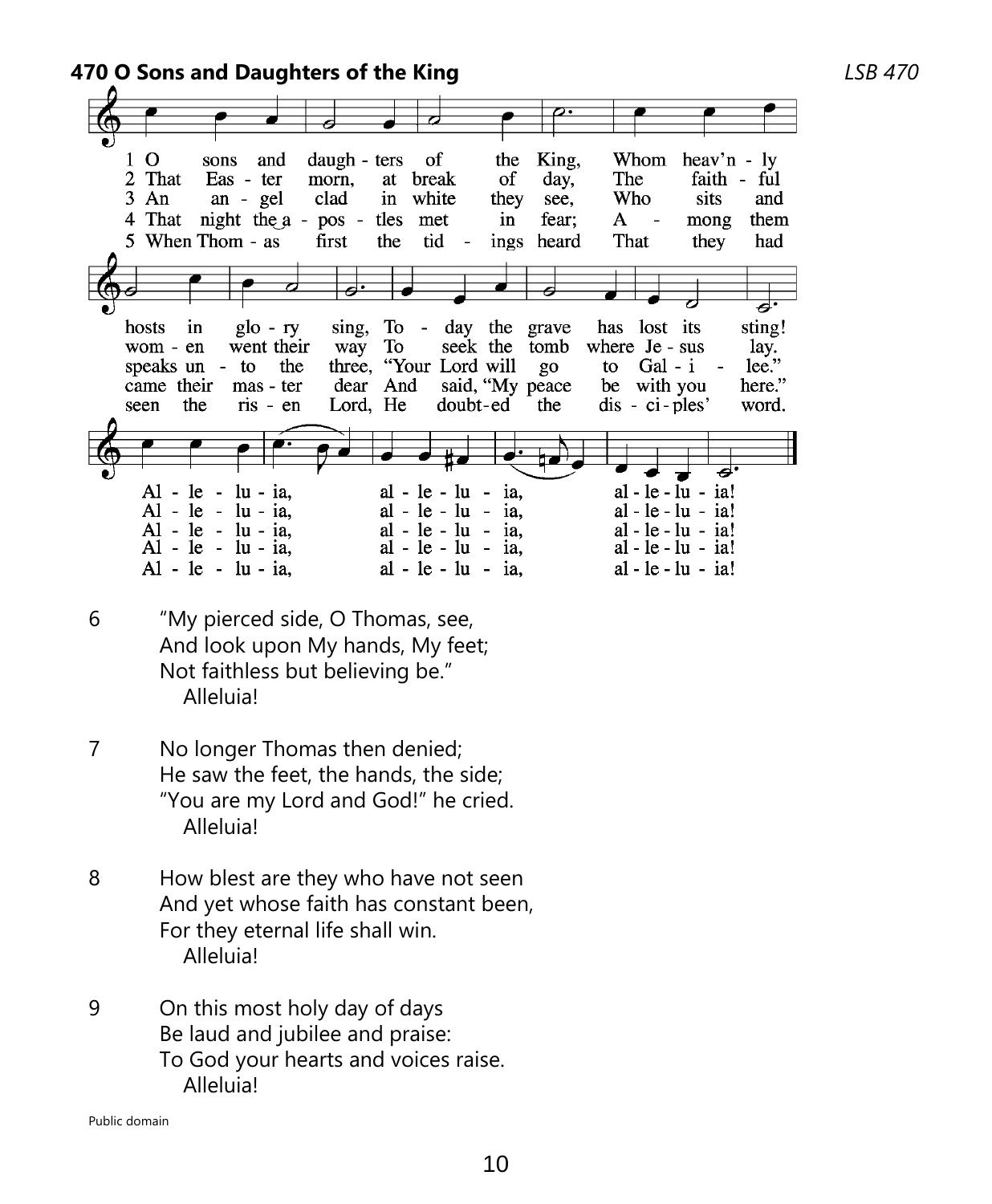# **Sermon**

*Please stand*

# **Prayer of the Church**

The Pastor will end each petition with the phrase, "Lord in your mercy." The Congregation will respond, **"Hear our prayer."**

# **Lord's Prayer**

C **Our Father who art in heaven, hallowed be Thy name, Thy kingdom come, Thy will be done on earth as it is in heaven; give us this day our daily bread; and forgive us our trespasses as we forgive those who trespass against us; and lead us not into temptation, but deliver us from evil.**

**For Thine is the kingdom and the power and the glory forever and ever. Amen.**

## **Benedicamus and Benediction**

A Let us bless the Lord.

- C **Thanks be to God.**
- $\mathbf{P}$  The Lord bless you and keep you. The Lord make His face shine on you and be gracious to you. The Lord look upon you with favor and  $\pm$  give you peace.
- C **Amen.**